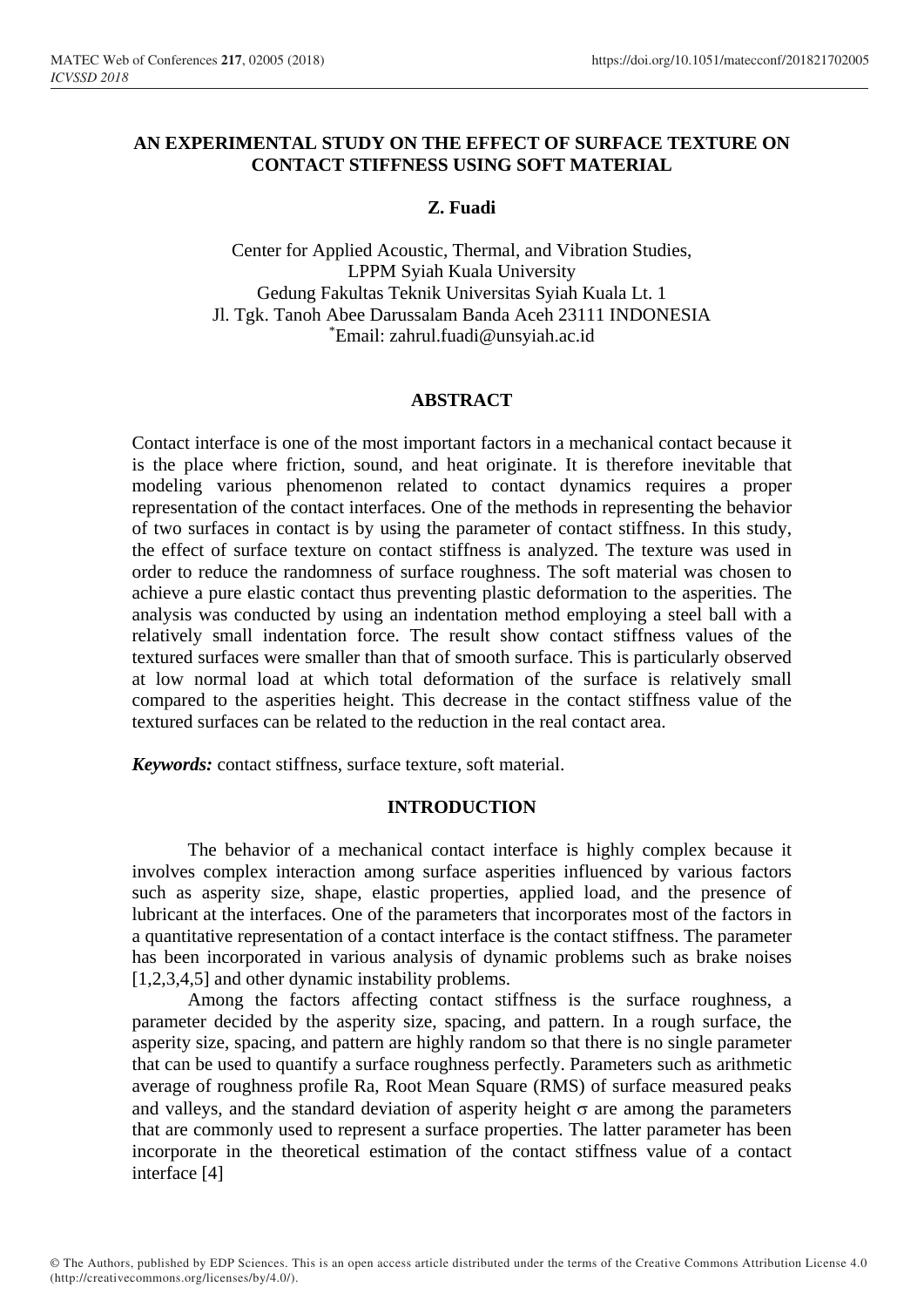Even though the contact stiffness parameter has been used in assessing various dynamic problems, the measurement of contact stiffness value of a contact interface is still difficult. Various methods have been proposed to experimentally measure the contact stiffness [6,7,8]. The real contact area, which is represented by the numbers of asperities in contact, is proportionally related to the contact stiffness value [6].

In this paper, the effect of surface texture on the quantitative value of normal contact stiffness is discussed. The contact stiffness value was assessed experimentally by using an indentation of a steel ball on a textured soft material surface. The effect of asperity height and spacing on the contact stiffness is highlighted.

#### **METHODOLOGY**

The contact stiffness,  $K_c$ , resulting from the interaction of the two planes is defined as the load, *W*, necessary to produce a unit displacement, *d*, of the mean separation and can be written as:

$$
K_c = \frac{\delta W}{\delta d} \tag{1}
$$

The load *W* is defined by:

$$
W = \frac{1}{2\sqrt{\pi}} E(\sigma/\beta)^{1/2} A
$$
 (2)

in which *E* is the Young's modulus of the material, *A* is the contact area,  $\beta$  is the radius of curvature of asperity height, and  $\sigma$  is the standard deviation of asperity height. In a rough surface, the parameter of  $\beta$  and  $\sigma$  are highly random. The effect of parameter A and  $\sigma$  to the contact stiffness can be evaluated experimentally by using a surface with a relatively uniform contact asperities; surface texture. In order to find out the effect of those parameters on contact stiffness, various surfaces with different texture were prepared. In order to have a pure elastic contact, the soft material was used.

#### **Surface Preparation**

Four type of surfaces with different texture characteristics were prepared in this analysis. The profile of each surface is given in Figure 1. Each surface is marked as Snumber i.e. S1, S2, S3, and S4. The surfaces were prepared by casting the silicon on copper surfaces with different textures, which were manufactured beforehand. Surface S1 (Figure 1a) was prepared by casting the silicon on a smooth copper surface. Surfaces S2, S3, and S4 were prepared by casting the silicon on the textured copper surfaces which were manufactured by scratching of a diamond pin with different spacing and depth. The surface  $S2$  has an average asperity height of 15  $\mu$ m and average asperity spacing of  $0.07$  mm. The surface S3 has an average asperity height of 20  $\mu$ m and average asperity spacing of 0.14 mm while the surface S4 has an average asperity height of 40 m and average asperity spacing of 0.25 mm.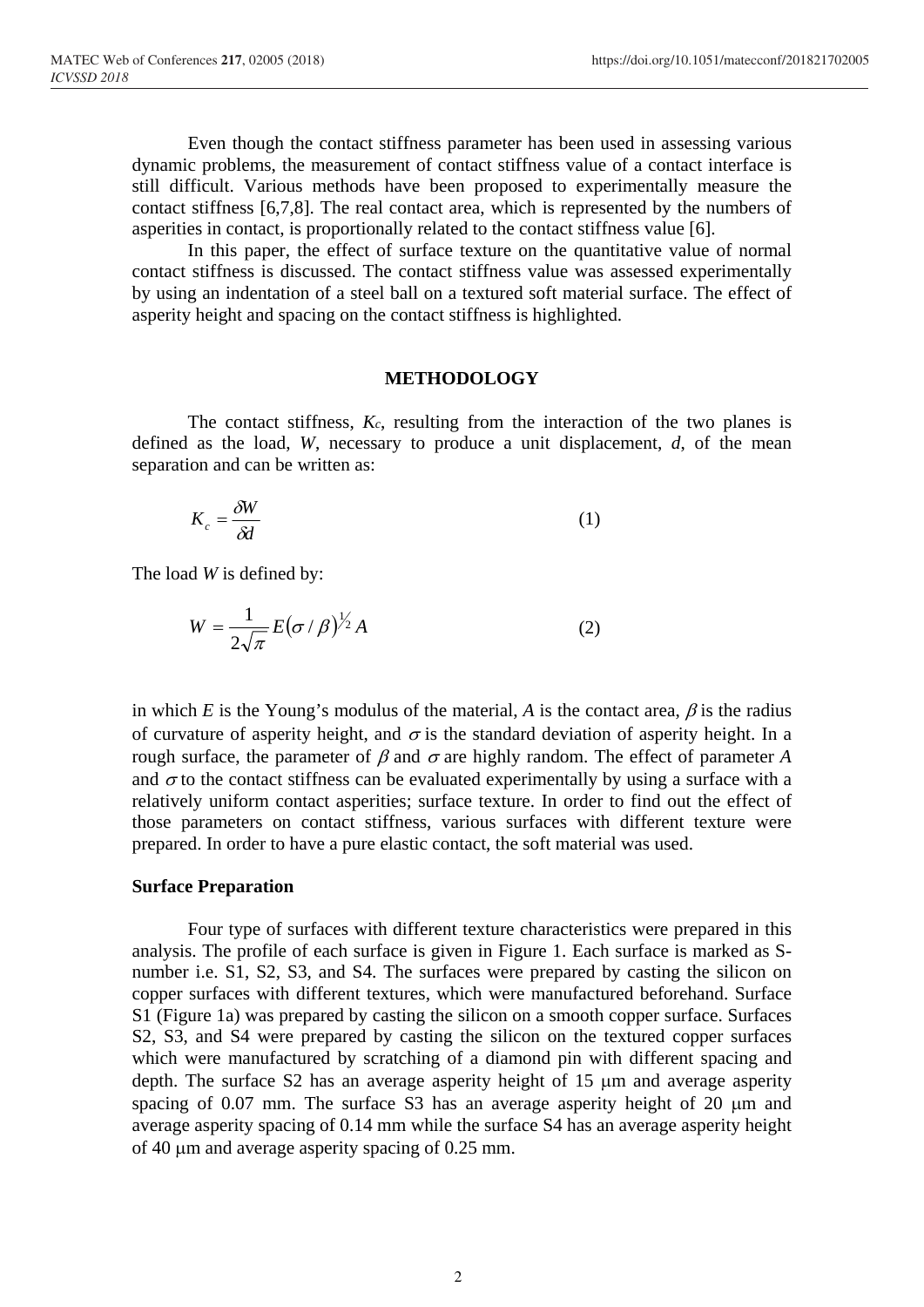Since the surfaces are made of similar material, they have a similar modulus of elasticity of 3 MPa. The surface will be made in contact with a steel ball having diameter of 2 mm. Thus, it is expected that the number of asperities in contact with the ball is different for each surface because of different asperity spacing. Thus, the change in contact stiffness values can be related to the number of asperity in contact and/or the real contact area.



(c) (d) Figure 1. Profiles of surfaces used in this analysis; (a) surface S1, (b) surface S2, (c) surface S3, and (d) surface S4

 $1mm$ 

 $1mm$ 

## **Experimental Setup**

The contact stiffness value was evaluated by using an indentation mechanism illustrated in Figure 2. The indenter ball has a diameter of 2 mm. A force is applied in normal direction so that the ball is in contact with the surface. A representative graph of an indentation is given in Figure 3. In the figure, a normal force of 12 mN was applied on the indenter resulting in the displacement of about  $45 \mu m$ . Using the hysteresis data, the contact stiffness, Kn, is calculated as the ratio of force, *∂F*, to displacement, *∂x*, at the linear region as illustrated by Figure 3. Silicon material was used because it is highly elastic as well as to avoid plastic deformation.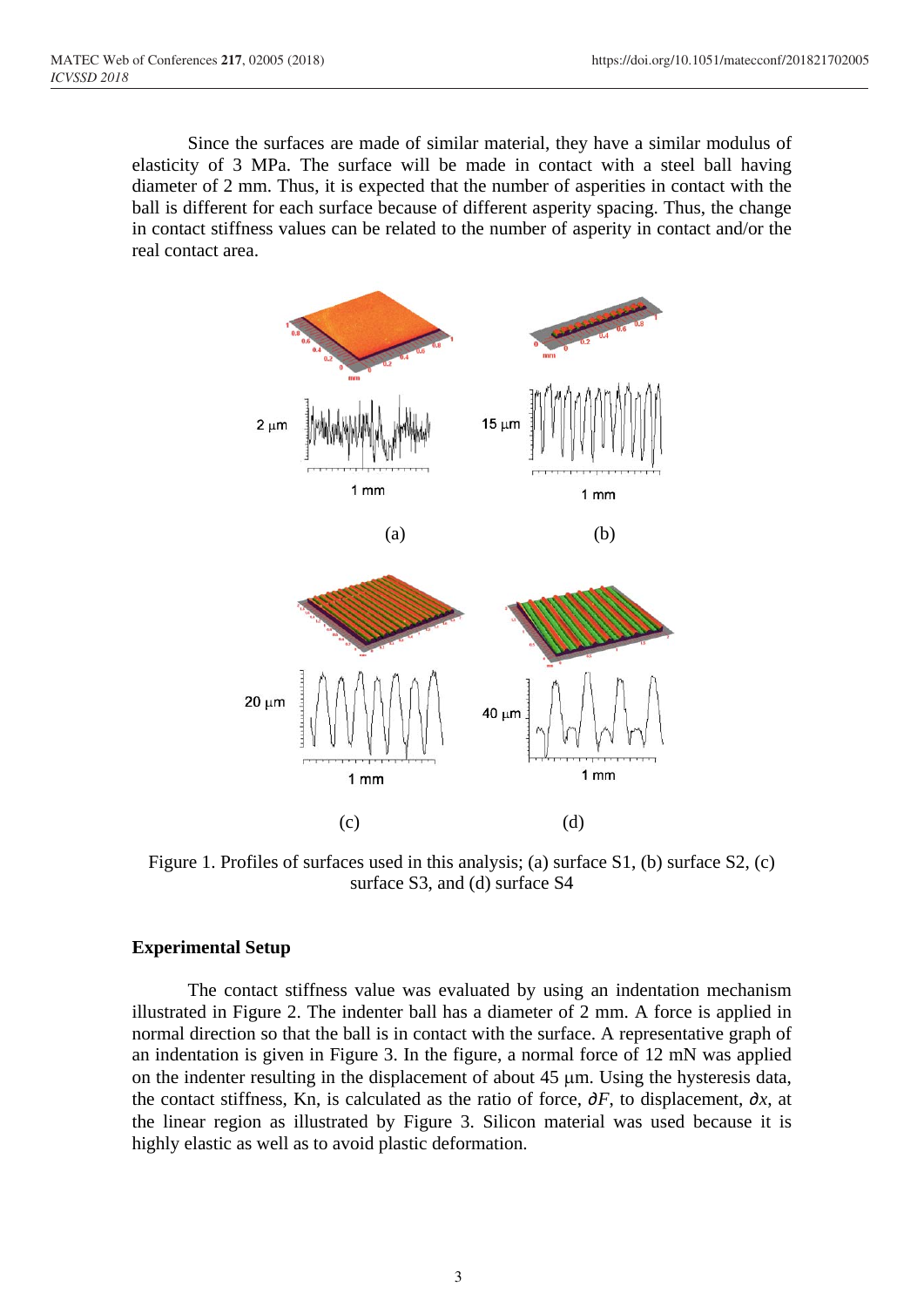

Figure 2. (a) Schematic illustration of the indentation and (b) an indentation graph

#### **RESULTS AND DISCUSSION**

Figure 3 shows the relationship among the normal force, mN, the Hertzian contact area,  $m^3$ , and the contact stiffness,  $N/m^2$ , for surface S1. It is shown in the figure that both the contact stiffness and the contact area increase as the effect of normal force increase. The indentation tests were conducted for the normal force of 30 mN, 60 mN, and 100 mN. At normal force of 30 mN, the contact area was  $2.79x10^{-4}$  m<sup>3</sup>, corresponding to the contact stiffness value of 859 N/m. The contact area increases to  $4.61x10^{-4}$  m<sup>3</sup> at normal force of 100 mN resulting in the contact stiffness value of 1080 N/m. In this case, it seems that the contact area is linearly increases with the normal force but the contact stiffness is exponentially increases with the normal force increase.



Figure 3. Relationship among the normal force, N, the Hertzian contact area,  $m<sup>3</sup>$ , and contact stiffness, N/m of surface S1

Figure 4(a) shows the relationship among the normal force, mN, and the Hertzian contact area,  $m<sup>3</sup>$ , of all evaluated surfaces. Since this value is calculated theoretically, there is no significant differences among the value of contact area of the evaluated surfaces. There is no difference between the contact area of the smooth surface and that of the textured surface for a similar normal force. For the normal force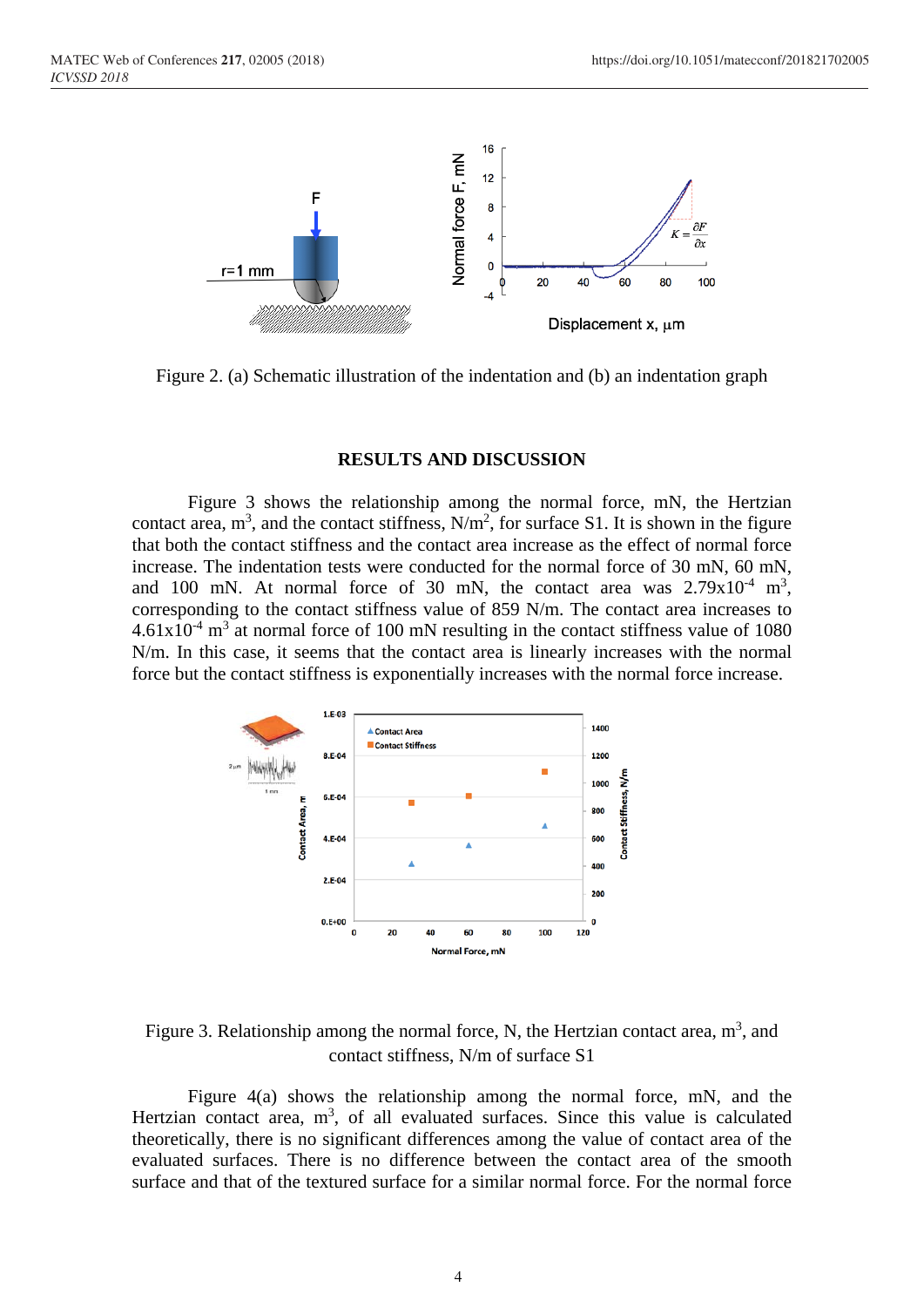of 30 mN, the Hertzian contact area is about 0.0003 mm<sup>3</sup>. The contact area increases to about  $0.00046$  mm<sup>3</sup> at normal force 100 mN.

However, the value of contact stiffness for each surface were different, as shown in Figure 4(b). At normal force of 30 mN, surface S1 has the highest value of contact stiffness, i.e. 859 N/m. The contact stiffness value of surfaces S2, S3, and S4 are 581 N/m, 493 N/m, and 586 N/m, respectively. This indicates that the contact stiffness is significantly affected by the surface texture



Figure 4. (a) Relationship between the normal load, mN, and the Hertzian contact area,  $m<sup>3</sup>$ , and (b) contact stiffness, N/m<sup>2</sup>.

At normal force of 60 mN, the highest value of contact stiffness was for the surface S1 with a value of 906 N/m followed by that of surface S2 with a value of 890 N/m. The contact stiffness value for those of surface S3 and S4 are 839 N/m and 815 N/m, respectively. At the normal force of 60 N, the range of contact stiffness value for the tested surfaces is smaller than that at the 30 N. The highest value was achieved for the smooth surface thus indicating some effects of surface texture on the contact stiffness.

However, at the value of normal force 100 mN, the effect of surface texture on contact stiffness is less observable. At this point, the highest value of contact stiffness was achieved for surface S2 with a value of 1200 N/m. Surface S1 and S3 have a similar value of contact stiffness, i.e 1080 N/m while surface S4 has a contact stiffness value of 976 N/m. This is presumable due to high deformation during the indentation, as shown in Figure 5. At 100 mN the normal force caused a deformation more than 100 µm to the tested surfaces. This deformation is far larger than the height of the surface asperities as indicated in Figure 1. Nevertheless, the lowest value of contact stiffness was achieved for surface S4; the one that has the largest value of asperity height and spacing. This indicates the effects of asperity height and spacing parameters on the contact stiffness. In the future, it is interesting to analyze the quantitative relationship among these parameters on the contact stiffness.

The effect of surface texture on contact stiffness is summarized in Figure 6. The effect can be clearly observed at the normal force of 30 mN. At this force, the average deformation of the surface due to indentation force is 30 µm. With this value of deformation, it can be seen that surface S1 had the largest real contact area compared to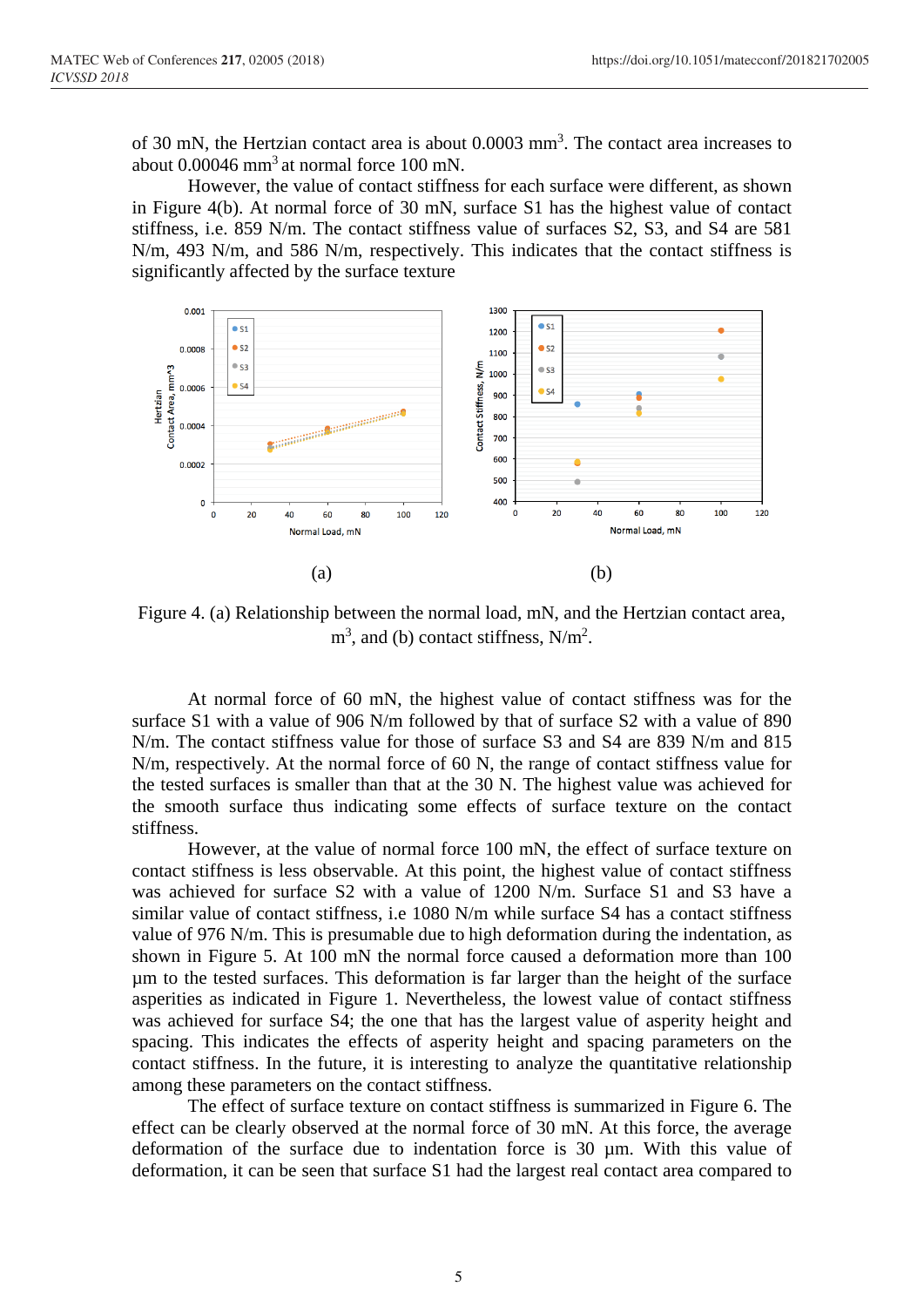

other surfaces. Therefore, the decrease of contact stiffness value of surface S2, S3, and S3 can be related to the decrease of the real contact area, as shown in ref. [6].

Figure 3 Representative results of the indentation tests

The effect of surface texture, asperity height and spacing, was less observable at normal force of 60 mN. At this normal force, the indentation caused deformation of more than 60 µm, which is larger than the highest value of asperity height of surface S4. The values contact stiffness were relatively similar for all surfaces, ranging from 815 N/m to 906 N/m. At this condition, it is presumable that the real contact area for all surfaces subjected to indentation were similar.



Figure 6 Effect of surface texture on the contact stiffness

A relatively similar condition was achieved for the indentation force of 100 mN, which resulted in surface deformation of more than  $100 \mu m$ . In this condition, it seems there is another factor affecting the contact stiffness beside the real contact area. Further study is required to clarify this phenomenon.

It has been shown in previous studies that a contact interface having lower value of contact stiffness is less prone to stick-slip vibration. In this analysis, it is shown that a lower value of contact stiffness can be effectively achieved by reducing the real contact area, which is obtained by surface texturing.